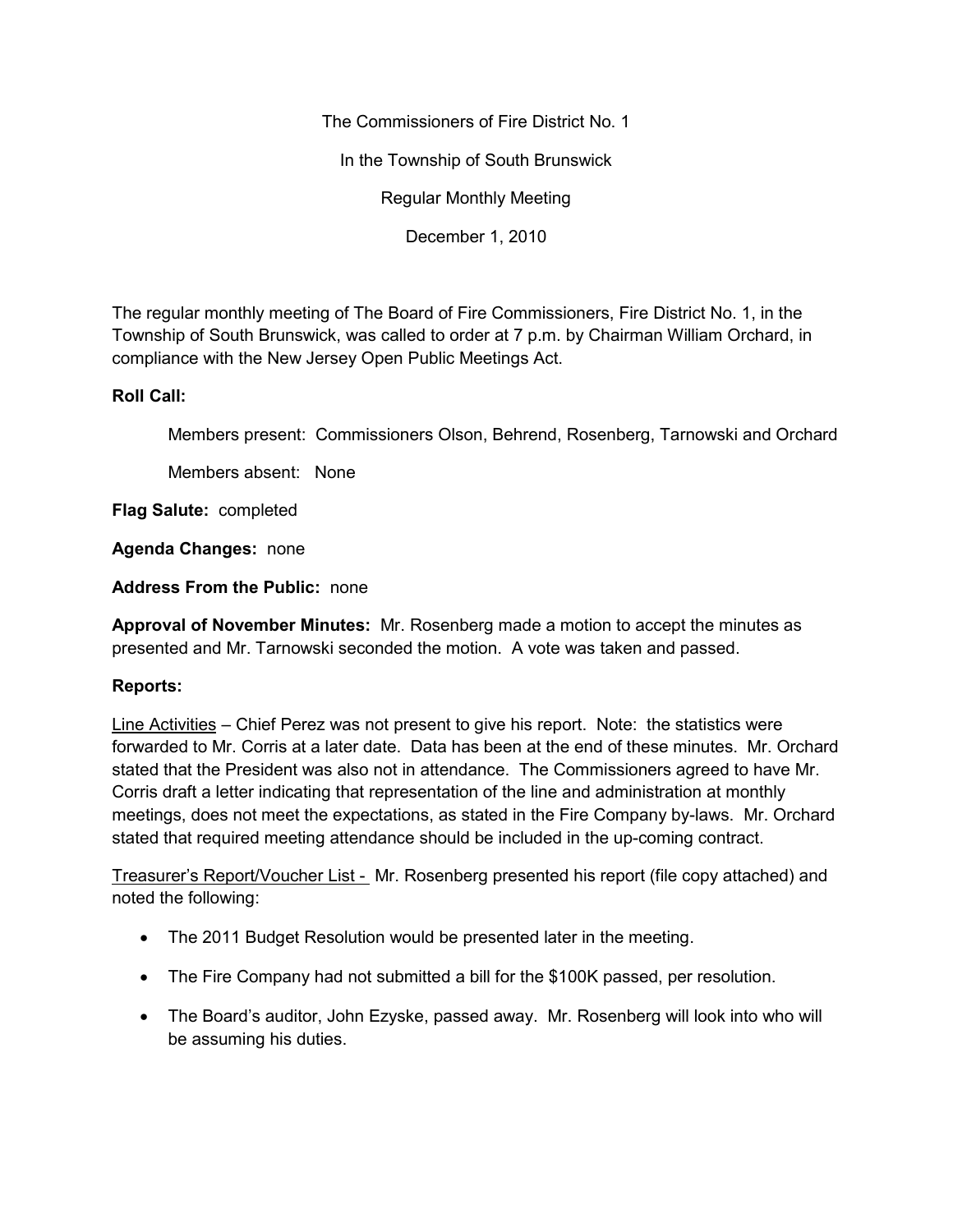• As the regular meeting night has been changed to the first Wednesday of the month, this has created some difficulty making sure all bills are paid in a timely fashion. To help alleviate this situation, some checks will need to be "cut" during the month. He will contact Commissioners to get signatures on those checks.

The Board reviewed the Voucher List and as there were no issues with the List, Mr. Behrend made a motion to approve the Voucher List, as presented and Mr. Tarnowski seconded the motion. A vote was taken and approved.

Secretary – nothing to report.

Fire Coordinator – Mr. Corris presented his report (file copy attached). Items of note:

- He requested the Board's approval to purchase a case of florescent flood lights, so the entire front of Station 23 will be illuminated; the Board agreed.
- Four quotes were obtained for all-terrain tires for Truck 227. The best price was from K.P. Tire in Princeton: \$717.80 per tire, including balancing and alignment. Mr. Corris requested that the Board also approve having the oil changed at the same time. All the Commissioners agree to Mr. Corris' proposals.
- The first round of grants, under the Assistance Firefighter Grant Program, were distributed, however, New Jersey was not part of round one. It was noted that there will be a second round also. Mr. Orchard questioned whether grants might be available to replace the Cascade System and/or the generator. Mr. Corris noted that the generator should fall under the Fire Company's responsibility.
- Mr. Corris will be attending a two-day class on Jr. Fire Setters, beginning on 12/2.

Chairman – Mr. Orchard invited all the Commissioners to the Dec.  $12<sup>th</sup>$  Santacade.

**Standing Committee Reports:** 

*Fire Company Liaison -* nothing to report.

*Rescue Squad Liaison –* nothing to report.

*Public Relations -* Mr. Behrend reported he will begin work on the Spring Newsletter in a few weeks. It was noted that it will be mailed from Hillsborough Post Office, at a municipal rate.

State Association - the meeting will be on Dec. 4<sup>th</sup>.

*Joint Board* – A committee was created to investigate the three districts assuming responsibility for the Fire Prevention, however, no activity has taken place. Mr. Orchard will set up a meeting with the other two district representatives.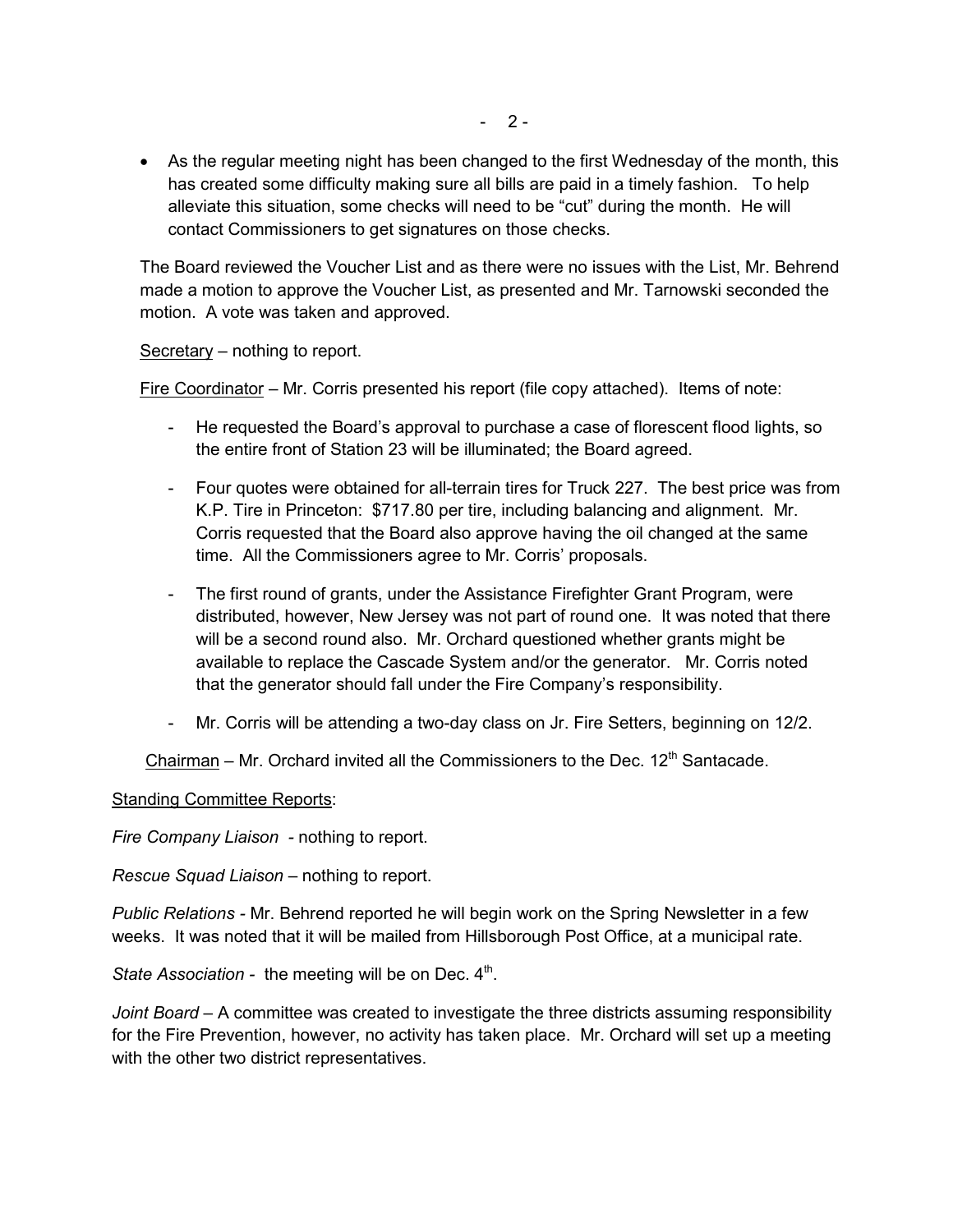Mr. Orchard reported that the Township Engineering Dept. is requesting more money for the New Road construction, however, the Deputy Mayor indicated that the Engineering Dept. would be contacted and this issue resolved in the Fire Company's favor. .

*Insurance –* Mr. Orchard reported that a bill was received for Workman's Comp in the amount of \$2900. He will contact the company, as a surcharge of \$2790 was previously sent.

## **Unfinished Business:**

Rescue Truck – The bids will be opened on Dec.  $8<sup>th</sup>$  in the afternoon; all Commissioners are welcome to attend. A special meeting will be scheduled on Dec.  $15<sup>th</sup>$  at 7 p.m. to review the bids and potentially award the bid; other firematic issues will also be discussed.

Salary Resolution – Mr. Orchard will contact Mr. Braslow as to the specifics to be included.

2011 Budget – Mr. Rosenberg presented Resolution 10/11 – 18: 2011 Budget Resolution (file copy attached). Mr. Orchard expressed concern about the public perception of raising the tax rate while increasing the Commissioners' stipends. The rest of the Board did not share Mr. Orchard's concern. Mr. Behrend moved the resolution and Mr. Olson seconded the motion. A roll call vote was taken: Mr. Olson-yes; Mr. Behrend-yes; Mr. Tarnowski-yes; Mr. Rosenberg yes and Mr. Orchard-yes. Mr. Rosenberg was thanked for putting the budget together.

**New Business:** Mr. Orchard reported that Chief Perez had been contacted by Millstone Township Fire Company whether Kendall Park had a truck that they could borrow for a month, as they have experienced a number of problems with their trucks. Mr. Braslow was contacted and indicated that a Hold Harmless Letter would be required and a copy of their insurance. To date, nothing has transpired.

**Executive Session:** none

## **Address From the Public:** none

**Adjournment:** As there was no further business to discuss, Mr. Olson made a motion to adjourn and Mr. Tarnowski seconded the motion. The meeting was adjourned at 8:05 p.m.

Respectfully Submitted,

Bonnie R. L. Knigge Filename: mr120110